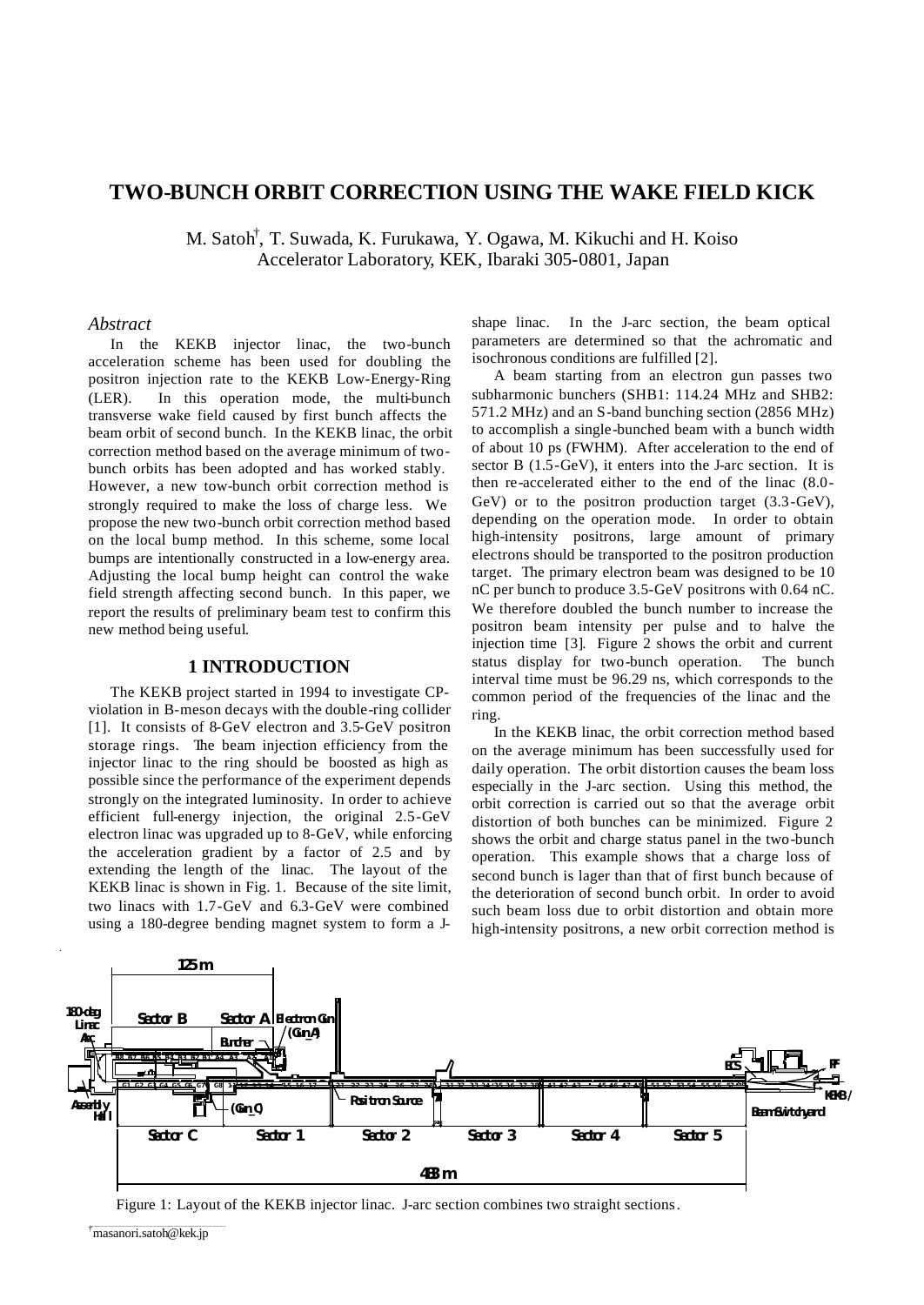strongly required.



Figure 2: Orbit and charge status panel for the two-bunch operation mode. Top and middle show the horizontal and vertical orbit respectively. Bottom shows charges of each bunch. Blue and light green indicate first and second bunches.

# **2 TWO-BUNCH ORBIT CORRECTION METHOD**

In a new two-bunch orbit correction method we proposed, the beam position of first bunch is corrected by using the wake field kick of first bunch. When the first bunch beam traverses the off-center of an accelerating structure, the long-range transverse wake field caused by first bunch kicks second bunch. Figure 3 shows the schematic drawing of this correction method. If the bump height is adjusted to a suitable value, the orbit of second bunch can be controlled arbitrarily. If the both beam positions and angles of each bunch can be corrected to zero in a low energy section, the beam orbit keeps constant in the following beam line. To accomplish such high-quality orbit correction will result in reducing the



Figure 3: Schematic drawing of a new two-bunch orbit correction method using the transverse wake field kick caused by first bunch.

charge loss in the J-arc section of the KEKB injector linac.

## **3 RESULTS OF BEAM TEST**

In this section, the results of beam test are presented. Only horizontal beam orbit correction was carried out in this experiment. The procedure of this test is as follows:

- (a) Construct a first local bump at a beam position monitor (BPM) where the orbit difference between first and second bunch are getting larger. Adjust its bump height so that the orbit difference is minimized at the downstream side of the bump.
- (b) The step (a) will deteriorate the beam orbits of each bunch at the further downstream side. With keeping the first bump, construct the second local bump at a downstream of the previous bump. After then, iterate the above procedures in order to squeeze out the orbit difference toward the downstream side of the linac, and minimize the beam position and angle of each simultaneously.

If the orbits of each bunch are corrected in the Sector in A or B without the optics mismatch, it can be expected that the charge loss in the J-arc section will be decreased.

Figure 4 shows the software panel for construction a local bump. This software can construct a local bump at arbitrary BPM position in the KEKB linac. In this beam test, three local bumps were successively constructed for the orbit correction. In Fig. 4, the local bumps  $(1)$ ,  $(2)$ and (3) were constructed by changing bump heights of the SPA11, SPA32 and SPB14 BPMs, respectively. First of all, a bump height of SPA11 was set to 1 mm so that the orbit difference is reduced at SPA32. However, the orbit difference in the downstream area of SPA32 got worse after first bump was constructed. In the next step, in addition to the bump (a), a bump height of SPA32 was varied in order to reduce the orbit difference of each bunch at the downstream of the second bump (b). After the height of the bump (b) was set to 2.5 mm, the bump (c) was constructed, while the bumps (a) and (b) were



Figure 4: Software panel to construct a local bump. Dotted plot shows a range of local bump. Three local bumps are successively contracted.